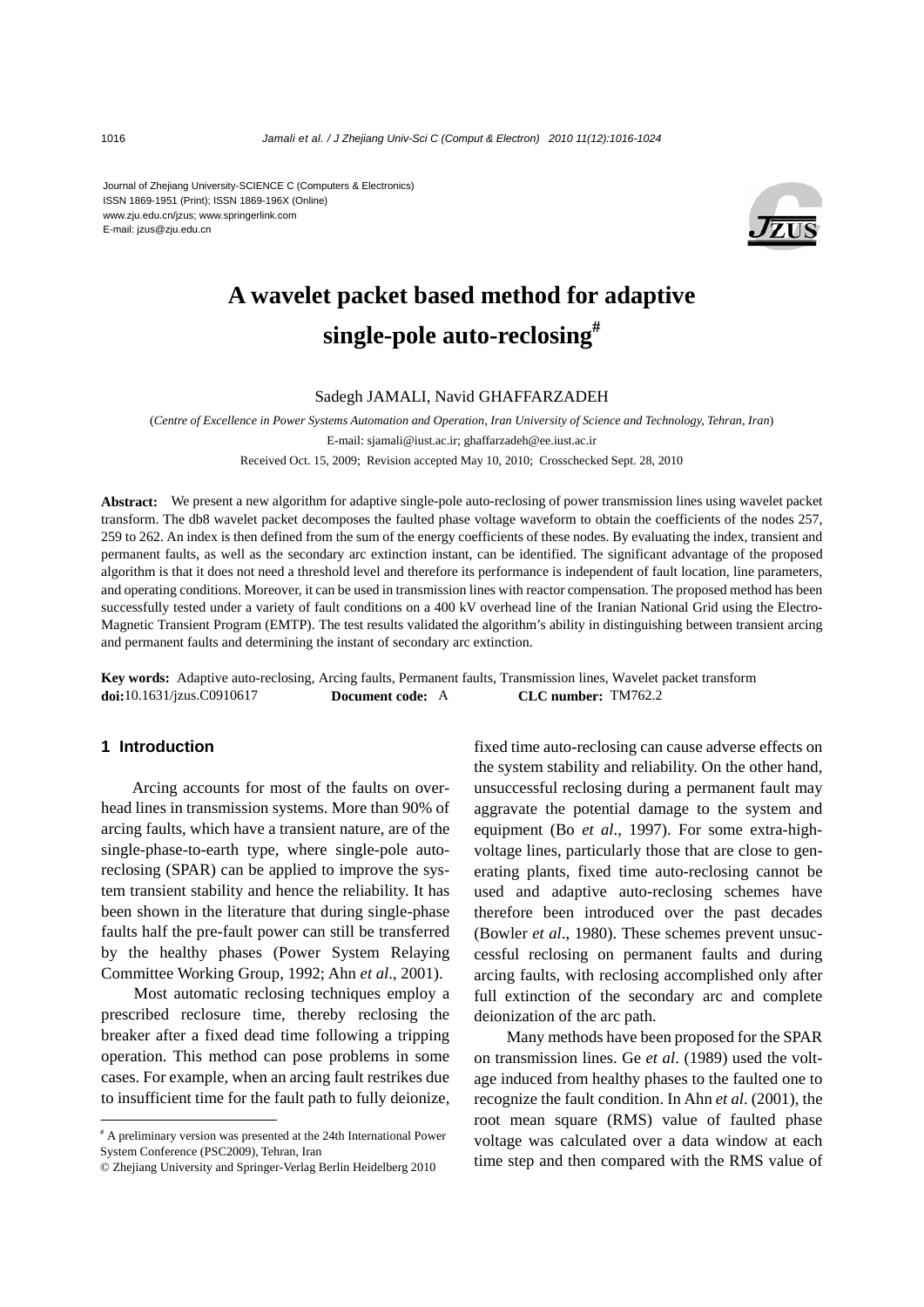the previous time step. When the difference between the RMS values attained a value above a certain threshold level, a reclosing signal was generated. Bo *et al*. (1997) compared the power of high frequency current components of either of the healthy phases with a threshold level to discriminate the internal arcing fault condition from other conditions.

Lin *et al*. (2006) presented a dual-window transient energy ratio criterion based on a modal current. The authors showed that the energy ratio approaches unity under normal steady-state operation, whereas it increases greatly under fault conditions. Lin *et al*. (2007) further proposed a voltage based criterion called a dual-window transient energy ratio based on the faulted phase voltage.

Several researchers used artificial intelligence (AI) methodology in this area. Aggarwal *et al*. (1994), Fitton *et al*. (1996), and Yu and Song (1998) presented different adaptive auto-reclosing approaches based on artificial neural networks (ANNs). Aggarwal *et al*. (1994) used Fourier transform to extract various components of the faulted phase voltage and applied them to an ANN, which was trained by more than 25000 permanent and transient single-phase-toearth faults. Fitton *et al*. (1996) employed the short time Fourier transform (STFT) to extract proper feature vectors, which were the energy of voltage waveforms in five frequency bands and were applied in training the ANN. The network had five inputs, one hidden layer, and an output layer with one node. Hybrid schemes using ANN and wavelet transform (WT) were suggested by Yu and Song (1998), where the WT was used to extract feature vectors used as the ANN input to identify transient faults and the secondary arc extinction instant. Lin and Liu (1998) used the fuzzy logic concept to distinguish between permanent faults and transient faults.

Radojevic and Shin (2007) used the total harmonic distortion (THD) value of the faulted phase voltage to determine an appropriate time for reclosing. The fundamental component of the zero sequence power at both ends of a transmission line was used in Elkalashy *et al*. (2007) to detect the extinction time of the secondary arc. Jamali and Parham (2010) presented a new analytical method for the SPAR based on the zero sequence voltage.

This paper introduces a new algorithm for adaptive single-pole auto-reclosing, based on the wavelet packet transform (WPT), which can identify transient and permanent faults, as well as the secondary arc extinction instant.

#### **2 Wavelet packet transform**

WPT is a generalized version of the discrete wavelet transform, which gives a richer range of possibilities for signal analysis. In wavelet analysis, a signal is split into approximation and detail coefficients by passing it through low- and high-pass filters, respectively, in the first level of decomposition. The approximation is then split into a second-level approximation and detail, and the process is repeated. Therefore, the WPT decomposition forms a binary tree like structure as shown in Fig. 1 (Mallat, 1999).



**Fig. 1 Wavelet packet transform (WPT) decomposition**  of signal  $f[n]$ 

In Fig. 1, blocks *g* and *h* are the low- and high-pass filters, respectively, which are determined by the mother wavelet. Coefficients of *g* and *h* are dependent on each other through the following relation (Zhuang and Baras, 1994; Saleh and Rahman, 2005; Misiti *et al*., 2007):

$$
h_k = (-1)^k g_{L-K}, \quad k = 0, 1, \dots, L-1.
$$
 (1)

Any filter bank that satisfies Eq. (1) is known as a quadrature mirror filter (QMF) bank (Pandey and Satish, 1998; Saleh and Rahman, 2005; Misiti *et al*., 2007). The first-level details  $d<sup>1</sup>[n]$  of a discrete signal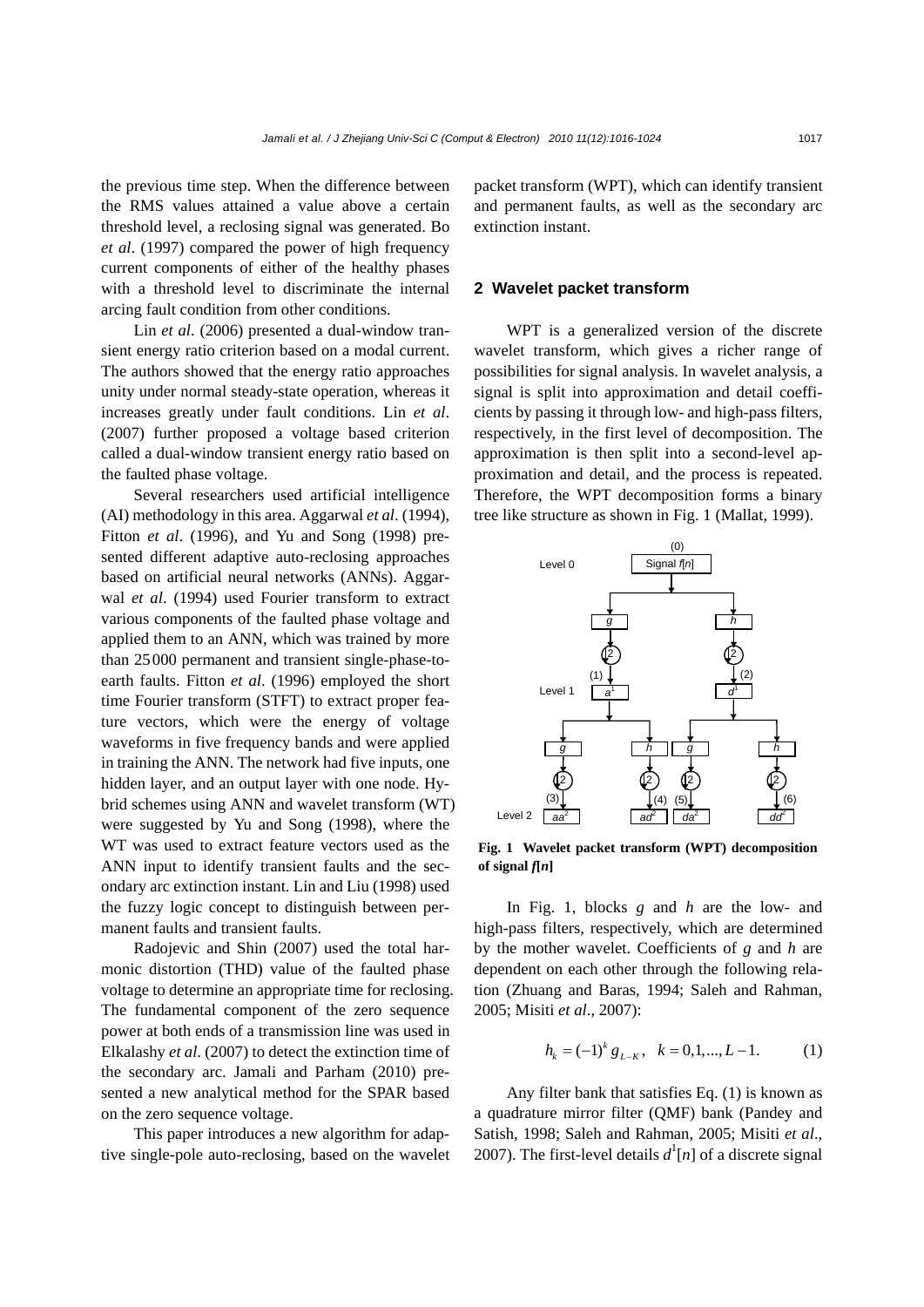$f[n]$  are obtained as outputs of the high-pass filter (Chui, 1997; Misiti *et al*., 2007):

$$
d^{1}[n] = \sum_{k=0}^{N-1} h(k) f(n-k).
$$
 (2)

The first-level approximations  $a^1[n]$  for the same discrete signal  $f[n]$  are outputs of the low-pass filter:

$$
a^{1}[n] = \sum_{k=0}^{N-1} g(k) f(n-k).
$$
 (3)

Note that, in wavelet packet analysis,  $a^1$  and  $d^1$ are called nodes 1 and 2, respectively.

The translation is carried out through downsampling by 2 after each filtering operation. The second-level details and approximation are determined by applying the same filters to a down-sampled one by 2 version of the discrete signal (Chui, 1997; Misiti *et al*., 2007):

$$
aa^{2}[n] = \sum_{k=0}^{N/2-1} g(k)a^{1}(n-k),
$$
 (4)

$$
ad^{2}[n] = \sum_{k=0}^{N/2-1} h(k)a^{1}(n-k),
$$
 (5)

$$
da^{2}[n] = \sum_{k=0}^{N/2-1} g(k)d^{1}(n-k),
$$
 (6)

$$
dd^{2}[n] = \sum_{k=0}^{N/2-1} h(k) d^{1}(n-k).
$$
 (7)

Note that,  $aa^2$ ,  $ad^2$ ,  $da^2$ , and  $dd^2$  are called nodes 3, 4, 5, and 6, respectively. This procedure is repeated until the signal is decomposed to a certain pre-defined level, which depends on the frequency resolution.

# **3 System modeling**

For the simulation purpose to validate the proposed algorithm, one of the important 400 kV transmission lines of the Iranian National Grid has been chosen. The 264 km line connects the Abbaspoor substation to the Araak substation. The system frequency is 50 Hz and the line has been modeled using the Marti model (Marti, 1982) based on the physical geometry of the line conductors shown in Fig. 2.



**Fig. 2 Transmission-line conductor geometry**

Fig. 3 shows the single-line diagram of the test system. The two-port model has been used for more accurate representation of the network. The zero and positive sequence impedances for this model are

$$
Z_{1\text{Arack}} = 1.7902 + 17.2186\text{i},
$$
\n
$$
Z_{0\text{Arack}} = 6.8554 + 20.3674\text{i},
$$
\n
$$
Z_{1\text{Abbaspoor}} = 0.6256 + 8.6006\text{i},
$$
\n
$$
Z_{0\text{Abbaspoor}} = 0.4511 + 5.3909\text{i},
$$
\n
$$
Z_{1\text{Arack-Abbaspoor}} = 6.6921 + 127.31\text{i},
$$
\n
$$
Z_{0\text{Arack-Abbaspoor}} = 259.24 + 654.84\text{i}.
$$



**Fig. 3 Single-line diagram of the test system with a two-port model**

Several arcing fault models have been proposed in the literature. Modeling techniques for arc phenomena have been improved by field experiments to simulate dynamic characteristics (Johns *et al*., 1994; Prikler *et al*., 2002). In this work, arcing faults have been modeled as presented in Johns *et al*. (1994). From a modeling point of view, arcing faults can be classified as high current primary arc during the fault and low current secondary arc after the faulted phase is isolated. The secondary arc is sustained by mutual coupling between the healthy and faulted phases (Johns *et al*., 1994).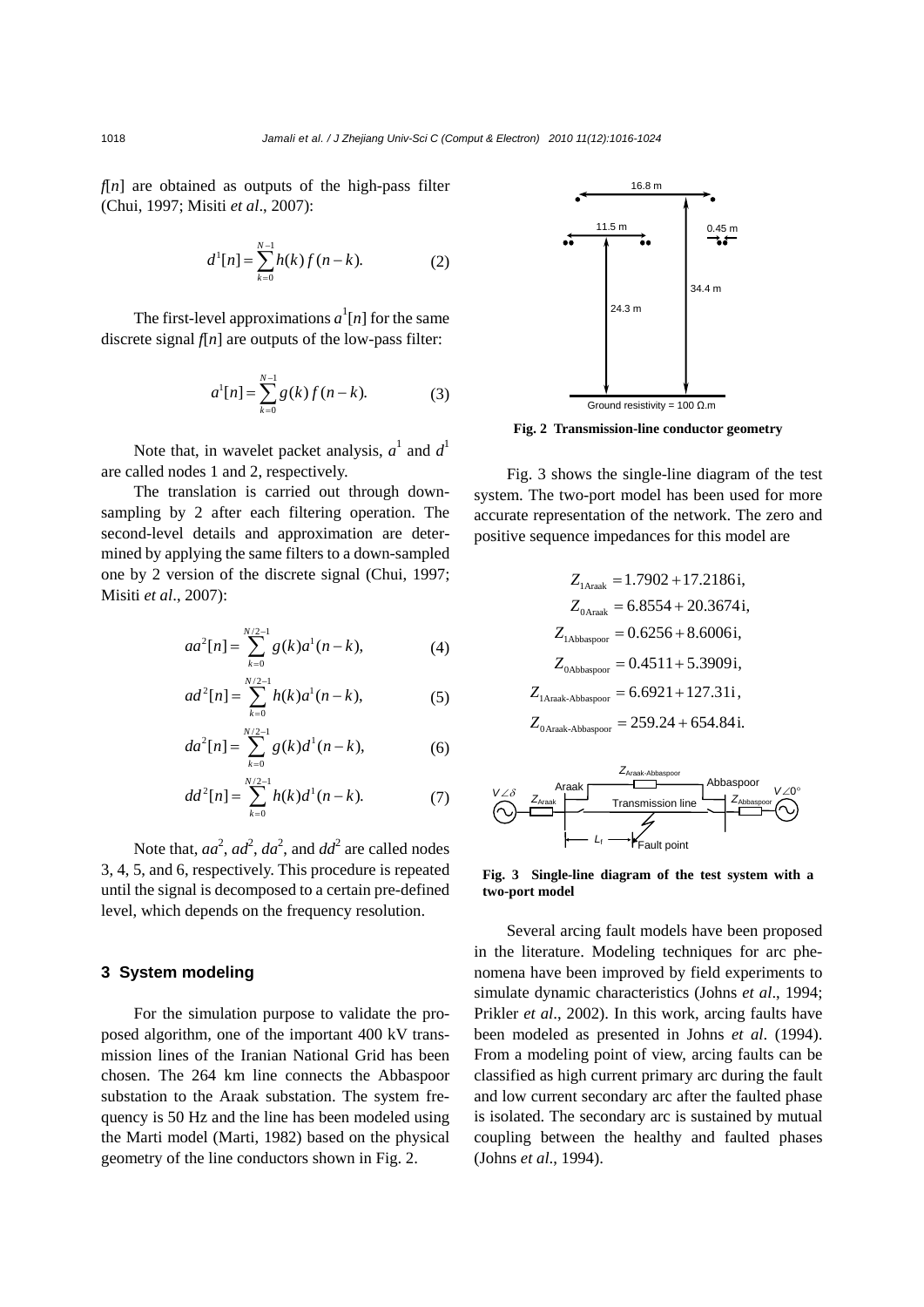An arcing earth fault on phase 'a' at 70 km from the Araak Bus has been simulated and the faulted phase voltage at this bus is illustrated in Fig. 4. It can be seen that following the fault occurrence at  $t_f=0.32$  s, the bus voltage reduces. At  $t_b=0.37$  s, the breaker interrupts the fault current and isolates the faulted phase. The time interval between  $t<sub>b</sub>$  and  $t<sub>q</sub>$  shows the behavior of the isolated phase voltage during the secondary arc period. At  $t<sub>q</sub>=0.6417$  s the secondary arc is quenched and the recovery voltage direct current (DC) offset appears due to the residual voltage of the transmission line.



**Fig. 4 Voltage waveform of the faulted phase 'a' for the single-phase-to-earth arcing fault**

### **4 Selection of a proper wavelet packet**

There are several wavelet packets, and a preprocessing procedure is required to select the most suitable one. The procedure is described here for the test system of Fig. 2. The criterion used to select the best wavelet packet is the average time delay index (ATDI) given by

$$
\text{ATDI} = \frac{1}{N} \sum_{i=1}^{N} \Delta t_i,\tag{8}
$$

where  $\Delta t_i$  is the difference between the reclosing command instant and the quenching instant for the *i*th case, and *N* is the number of simulated cases.  $\Delta t_i$  is calculated for *N*=8316 different cases as follows: (1) fault distance: 0 km≤*L*f≤260 km at a step of Δ*l*=10 km and *L*<sub>f</sub>=264 km; (2) fault occurrence instant:  $0.3$  s $\leq t \leq$ 0.31 s at a step of  $\Delta t$ <sub>f</sub>=0.001 s; (3) load angle: −20°≤*δ*≤20° at a step of Δ*δ*=5°.

The above procedure is performed for three cases of uncompensated transmission line, transmission line with an isolated neutral shunt reactor, and transmission line with an earthed neutral shunt reactor.

ATDI has been calculated for 34 types of wavelet packets including: Haar, Daubechies (db2 to db10), Symlets (sym2 to sym9), Coiflets (coif1 to coif5), Biorthogonal (bior2.4, bior2.6, bior2.8, bior3.3, bior3.5, bior3.7, bior3.9, bior4.4, bior5.5, bior6.8), and discrete Meyer (dmey). The results are given in Table 1, where it can be seen that db8 has a better performance and offers a higher level of accuracy (minimum level of ATDI, 0.00501).

**Table 1 Average time delay index (ATDI) of different types of wavelet packet** 

| Wavelet packet    | ATDI    | Wavelet packet      | <b>ATDI</b> |
|-------------------|---------|---------------------|-------------|
| haar              | 0.01873 | db4                 | 0.00625     |
| coif1             | 0.01742 | db5                 | 0.00836     |
| coif <sub>2</sub> | 0.01438 | db6                 | 0.00729     |
| coif3             | 0.01509 | db7                 | 0.00763     |
| coif4             | 0.01281 | db8                 | 0.00501     |
| coif5             | 0.01165 | db9                 | 0.00705     |
| dmey              | 0.02027 | dh10                | 0.00712     |
| sym <sub>2</sub>  | 0.01242 | bior <sub>2.4</sub> | 0.01933     |
| sym <sub>3</sub>  | 0.00998 | bior <sub>2.6</sub> | 0.01478     |
| sym4              | 0.00816 | bior <sub>2.8</sub> | 0.01094     |
| sym5              | 0.00980 | bior3.3             | 0.01382     |
| sym <sub>6</sub>  | 0.00924 | bior <sub>3.5</sub> | 0.01126     |
| sym7              | 0.00951 | bior3.7             | 0.00893     |
| sym <sub>8</sub>  | 0.00709 | bior3.9             | 0.00921     |
| sym9              | 0.00892 | bior4.4             | 0.00994     |
| db <sub>2</sub>   | 0.01198 | bior <sub>5.5</sub> | 0.00965     |
| db3               | 0.00854 | bior <sub>6.8</sub> | 0.00897     |

# **5 Algorithm**

The new algorithm uses the faulted phase voltage signal, which is sampled at 20 kHz. Then, by using the db8 wavelet packet, the voltage signal is decomposed into scale 8 and the coefficients of node 257 (containing the frequency range 78.125– 117.1875 Hz) and nodes 259 to 262 (containing the frequency range 156.25–312.5 Hz) are selected. Therefore, the index is defined as

index = 
$$
\sum_{i=1}^{N} \sum_{k=257, k\neq 258}^{262} d_k(i)^2,
$$
 (9)

where  $d_k$  and  $N$  are the coefficients and the number of coefficients at node *k*, respectively.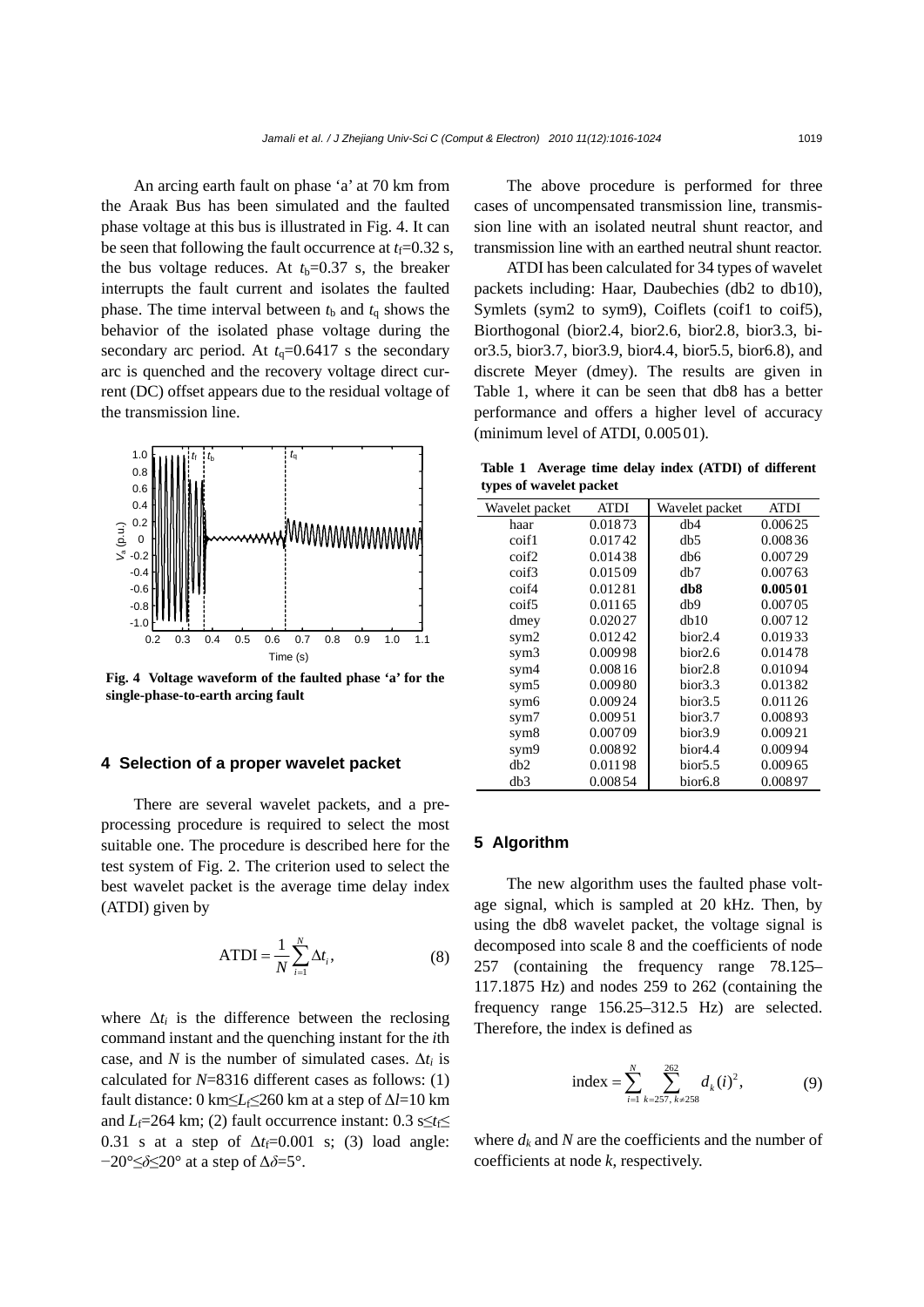Note that the index is evaluated after the line breakers have isolated the faulted phase from both ends. The index evaluation is delayed by one cycle to overcome transients produced during the opening period of the circuit breakers.

Fig. 5 shows that the behavior of the proposed index under arcing faults is completely different from that under permanent faults. In Fig. 5 a phase-ato-earth fault occurs on the line at 0.331 s and the faulted phase is isolated at 0.381 s from both ends. The fault location is 130 km from the sending end of the line and the load angle is  $-10^\circ$ .



**Fig. 5 Variation of the index during a transient fault (a) and a permanent fault (b)**

Fig. 5a shows that after opening the breakers the index has a non-zero value for the transient fault (instant  $t<sub>b</sub>$ ), and once the secondary arc is quenched (instant  $t<sub>q</sub>$ ), it becomes zero. In contrast, Fig. 5b shows that during permanent faults, the index remains zero and does not change. This feature has been used to distinguish between permanent and transient faults and to determine the instant of secondary arc extinction. After opening the breakers, if the index remains null, the fault is permanent. Otherwise, the fault is transient and when the index becomes zero the secondary arc is quenched. The secondary arc extinction

time is identified by evaluating the index.

In theory, to distinguish between permanent and transient faults and to determine the secondary arc extinction time, we need only to compare the index with zero. In practice, the index is compared with a small value,  $\alpha$ , to overcome low amplitude variations of the index during permanent faults. In the test system,  $\alpha$  is set to 0.75.

As mentioned before, the index is calculated after one cycle delay to overcome the transients produced during the opening period of the circuit breakers. The algorithm can be improved by disregarding this delay time and introducing an adaptive threshold level (ATL) after the breakers are opened. In order to calculate the ATL, the index value at each time step is added to its values at the previous time steps, and hence the ATL is formed as follows:

$$
ATL(k) = \frac{1}{f_s} \sum_{i=1}^{k} \text{index}(i),\tag{10}
$$

where  $f_s$  is the sampling rate. Actually, the ATL acts as a dynamic threshold level and therefore obviates the need for any fixed threshold level, which requires adjustment according to the transmission system. In other words, by using the ATL, the transient and permanent faults as well as the secondary arc extinction instant can be identified for different transmission systems without any threshold level adjustment.

# **6 Simulation study**

Numerous simulation tests have been run to investigate the validity of the proposed algorithm under different fault conditions on the transmission lines with/without reactor compensation. The fault conditions include different load angles, fault occurrence instants, and fault locations. For brevity, only the selected test results are presented.

# **6.1 Line without reactor compensation**

Three cases are considered for the line without reactor compensation. For all the cases the fault is a single-phase-to-earth one involving phase 'a'.

In the first case, it is assumed that the fault occurs at 0.32 s and at 10 km from the Araak Bus. The load angle is  $15^{\circ}$  and the breakers open at 0.37 s. Fig. 6a shows the algorithm performance under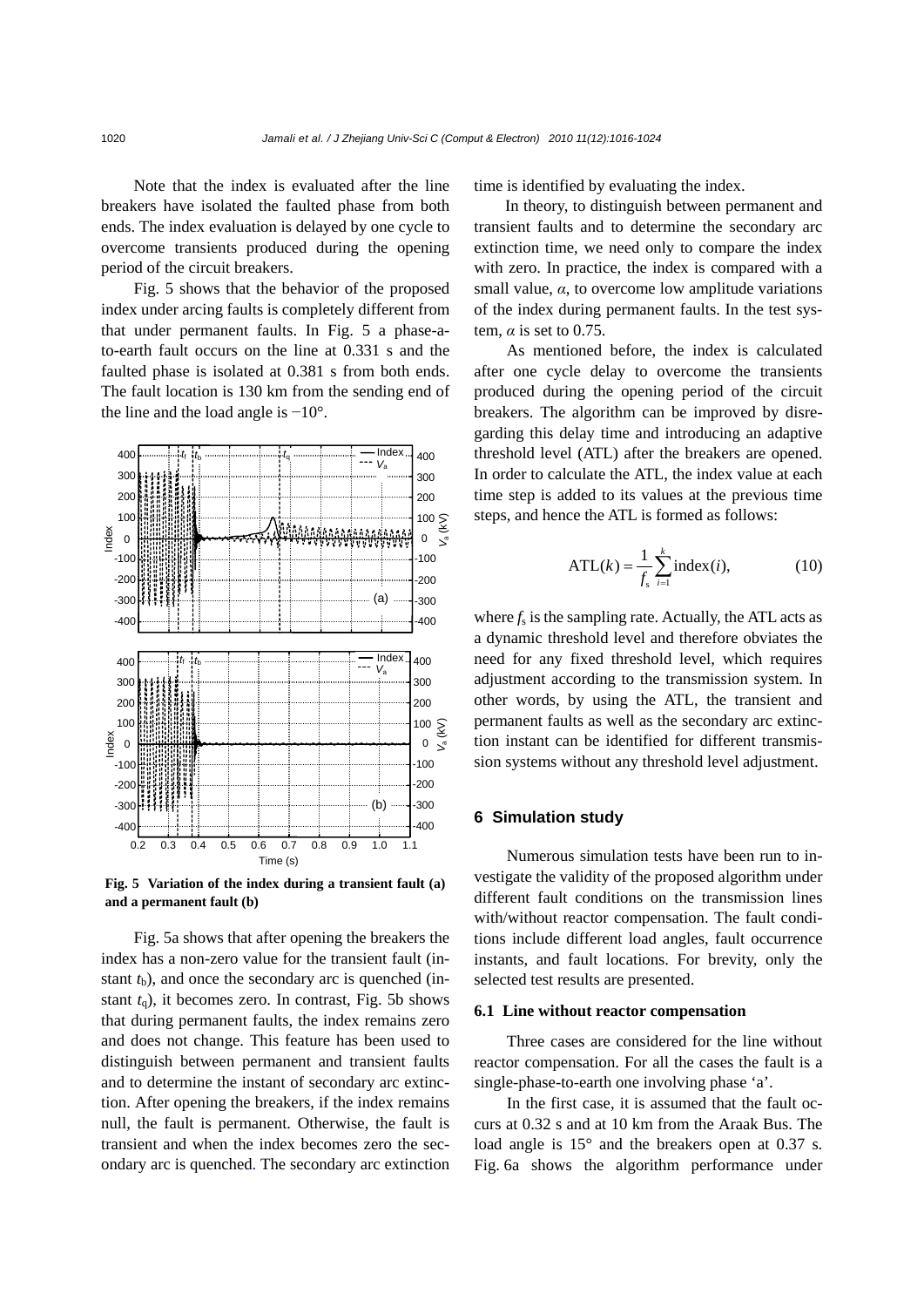this fault condition. Fig. 6b depicts the algorithm performance under a permanent fault for the same conditions.



**Fig. 6 Algorithm performance on the uncompensated line for a transient fault (a) and a permanent fault (b)**  The fault occurs at 0.32 s and at 10 km from the Araak Bus. The load angle is  $15^{\circ}$  and the breakers open at 0.37 s

As shown in Fig. 6a, during an arcing fault and after the breakers opening, the index has a non-zero value and as the secondary arc quenches, the index becomes zero, whereas in Fig. 6b the index remains zero and does not change during a permanent fault.

In the second case, it is assumed that the fault occurs at 0.334 s and at 230 km from the sending end bus. Both the line end breakers isolate the faulted phase at 0.384 s and for the load angle of 5°. Figs. 7a and 7b show the algorithm performance for the transient and permanent faults, respectively.

In the third case, the fault occurs at 0.328 s and at the distance of 155 km from the Araak Bus. The load angle is −5° and the breakers open at 0.378 s. Figs. 8a and 8b show the algorithm performance under transient and permanent faults, respectively.

Fig. 9 provides more test results for different load angles and fault locations. It is assumed that the fault occurs at 0.33 s and the faulted phase is isolated at 0.38 s by opening both line end breakers.



**Fig. 7 Algorithm performance on the uncompensated line for a transient fault (a) and a permanent fault (b)**  The fault occurs at 0.334 s and at 230 km from the sending end bus. Both the line end breakers isolate the faulted phase at 0.384 s and for the load angle of 5°



**Fig. 8 Algorithm performance on the uncompensated line for a transient fault (a) and a permanent fault (b)**  The fault occurs at 0.328 s and at the distance of 155 km from the Araak Bus. The load angle is −5° and the breakers open at 0.378 s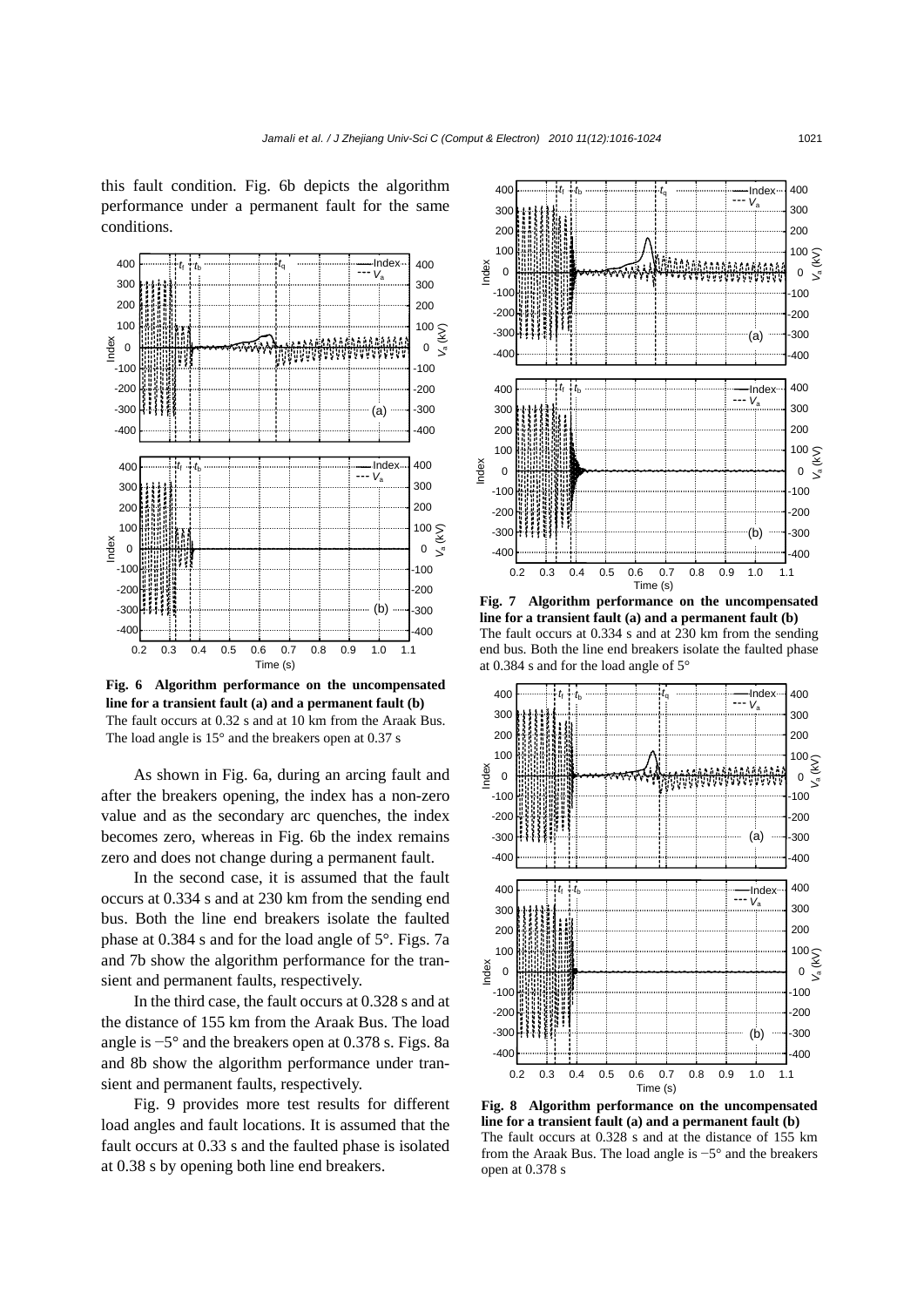

**Fig. 9 Test results for different fault conditions**  Δ*t* is the difference between the secondary arc quenching instant and the reclosing command instant

Figs. 6–9 show the correct performances of the algorithm for different load angles, fault locations, and fault occurrence instants.

#### **6.2 Line with reactor compensation**

According to the analysis presented in Li *et al*. (2004) for transmission lines with a shunt reactor, the residual voltage of isolated phase consists of the residual voltage coupled from both the sound phases and the free oscillation frequency component due to electromagnetic induction by the line capacitance and the compensation reactors. Therefore, the compound residual voltage on the isolated phase will appear as a swing behavior, which does not permit most previous automatic reclosing techniques to be directly applied to transmission lines with reactor compensation.

Our proposed algorithm is immune to the swing behavior. This is shown by simulation tests performed for the case where a three-phase 50 MVar reactor is connected at each end of the line. Each 50 MVar reactor has been modeled by a 40  $\Omega$  resistance in series with a 5000  $\Omega$  reactance. The results for both permanent and arcing faults involving phase-a-to-earth are given for the three cases.

In the first case, it is assumed that the 50 MVar shunt reactors are with earthed neutral and that the fault occurs at 0.323 s and at a distance of 145 km from the sending end bus. The line end breakers isolate the faulted phase at 0.373 s and the load angle is 0°.

Figs. 10a and 10b show the correct algorithm performance under transient and permanent faults, respectively, under the same condition.

In the second case, it is assumed that the 50 MVar shunt reactors are with isolated neutrals and that the fault occurs at 0.332 s and at a distance of 240 km from the Araak Bus. The load angle is −5° and the breakers open the line at 0.382 s. Fig. 11a illustrates the algorithm performance for the transient fault, whereas Fig. 11b depicts the performance for the permanent fault.



**Fig. 10 Algorithm performance on transmission line with an earthed neutral shunt reactor for an arcing fault (a) and a permanent fault (b)**

Fig. 12a shows more results for the line with an earthed neutral shunt reactor for various load angles and fault locations. Similarly, Fig. 12b shows the results for the line with an isolated neutral shunt reactor. It is assumed that the fault occurs at 0.32 s and the breakers open at 0.37 s.

To reduce the secondary arc duration for reactor compensated lines, one method is to use a singlephase reactor in the neutral of the shunt reactor. To justify this method, it is assumed that a 50 MVar shunt reactor with a 927  $\Omega$  neutral reactor is installed at both line ends. The appropriate amount of neutral reactor (927 Ω) is determined based on the analysis given in Power System Relaying Committee Working Group (1992). It is assumed that a phase-a-to-earth fault occurs at 0.338 s and at 90 km from the Araak Bus. The load angle is  $-10^{\circ}$  and the breakers open at 0.388 s.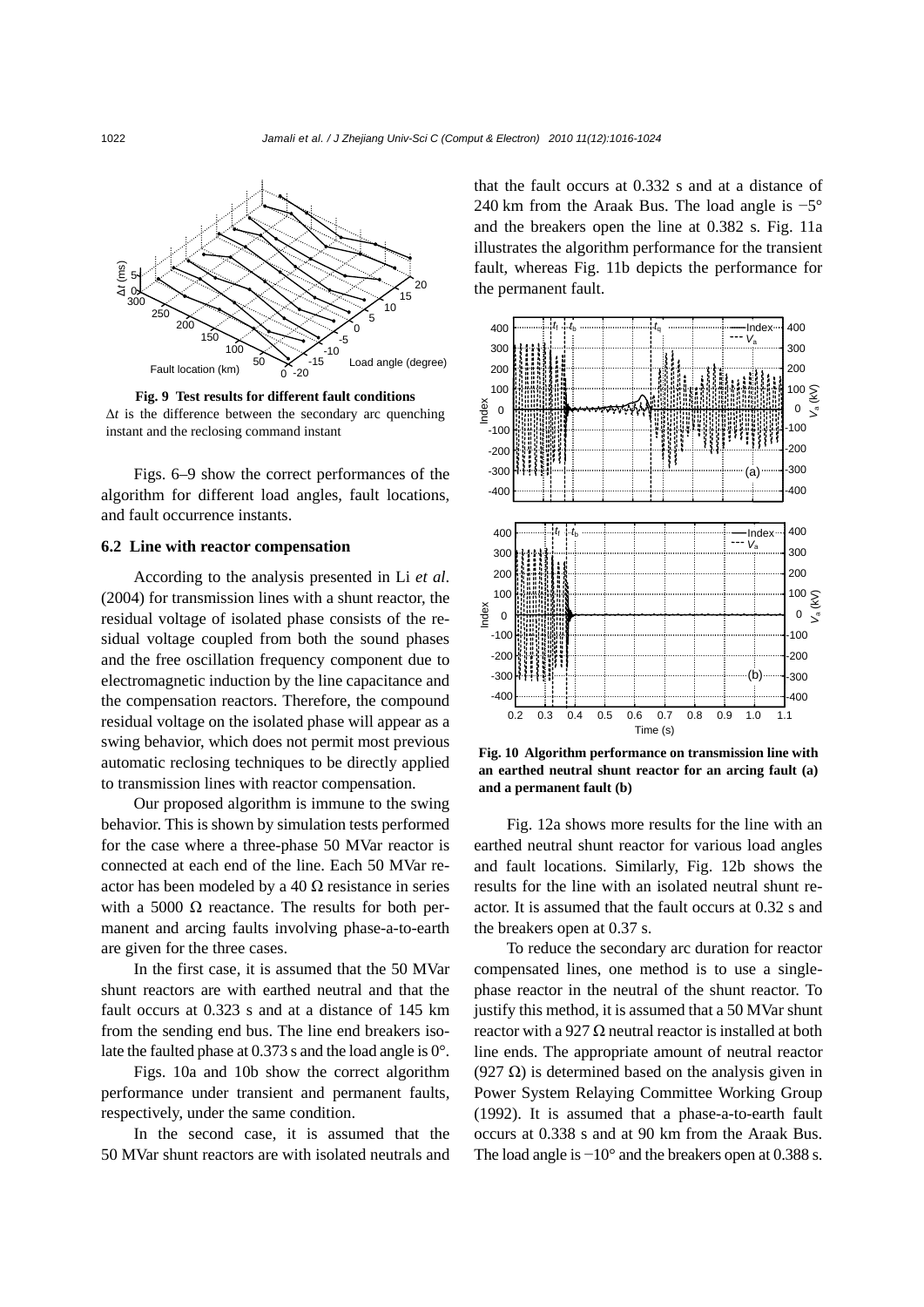

**Fig. 11 Algorithm performance on transmission line with an isolated neutral shunt reactor for an arcing fault (a) and a permanent fault (b)**



**Fig. 12 Test results for the transmission line with an earthed neutral shunt reactor (a) and an isolated neutral shunt reactor (b) under different fault conditions** 

 $\Delta t$  is the difference between the secondary arc quenching instant and the reclosing command instant

Figs. 13a and 13b show the algorithm performance for the transient and permanent faults, respectively.



**Fig. 13 Algorithm performance on transmission line with shunt compensation and with a neutral reactor for an arcing fault (a) and a permanent fault (b)**

Figs. 10–13 show that the algorithm can correctly discriminate between transient and permanent faults and determine the secondary arc extinction instant for the shunt reactor compensated transmission lines. This is a significant advantage of the proposed method over previous methods.

### **7 Conclusions**

A new algorithm for adaptive single-pole autoreclosing has been proposed using wavelet packet transfer (WPT). In this algorithm, the faulted phase voltage is captured with a sampling rate of 20 kHz. Then the db8 wavelet packet is used to decompose the signal to level 8 and to define an index, which is obtained from the sum of the coefficients energy of nodes 257 and 259 to 262. Finally, by evaluating the index value, the transient and permanent faults as well as the secondary arc extinction instant can be